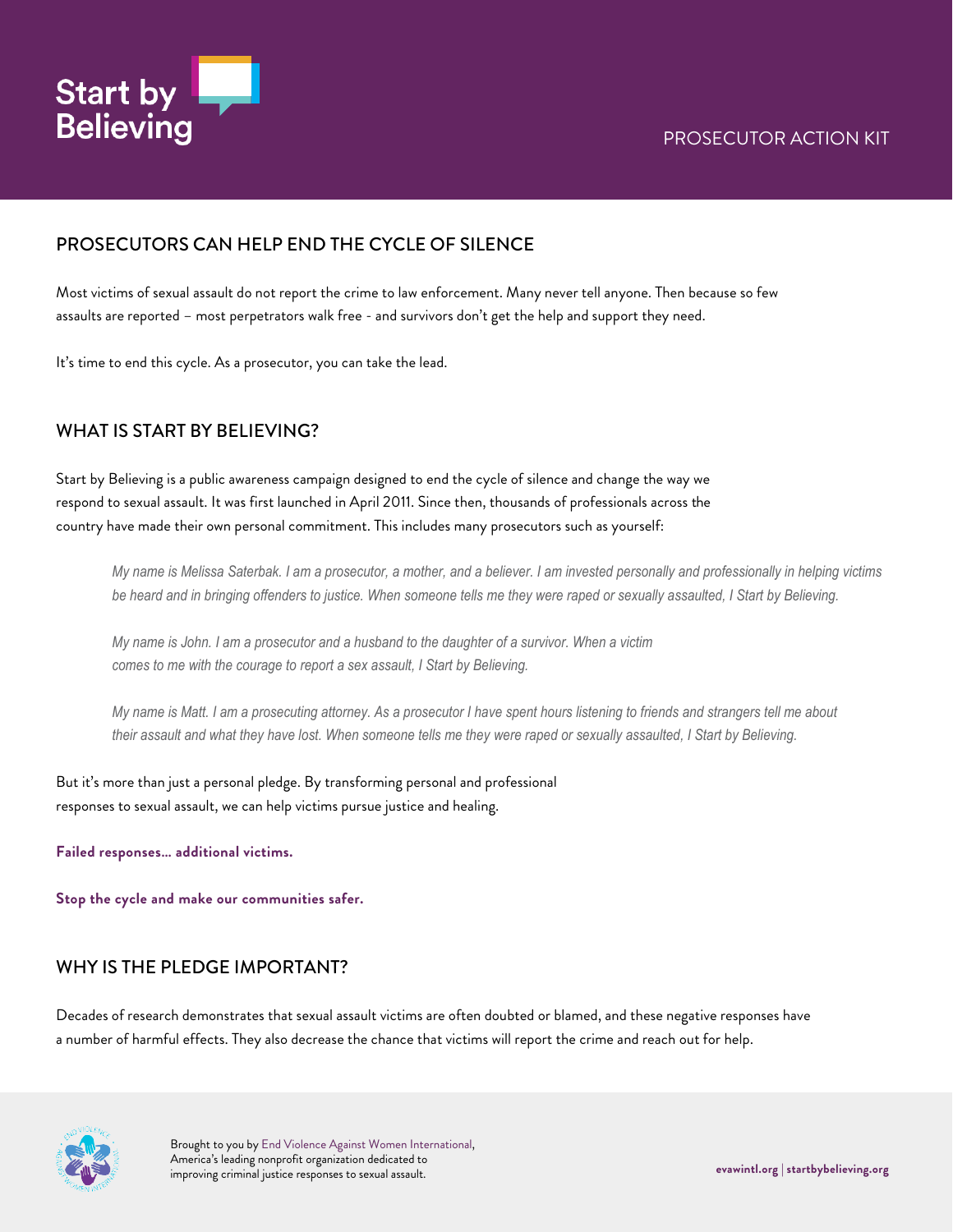

*My name is Jane. I am a rape survivor who pressed charges and my case was no billed by the grand jury. The female prosecutor said my father told her I was lying.*

This is why the message of Start by Believing is so vital - outcomes will only change when sexual assault reports are investigated from an initial presumption of merit.

## WHAT DOES IT MEAN FOR CRIMINAL JUSTICE PROFESSIONALS?

Anyone can make a commitment to Start by Believing in their personal life. But for those working in the criminal justice system, some have questioned whether participating in the campaign might compromise the ability of prosecutors to remain objective, potentially opening them up to attacks by defense counsel and/or losing cases at trial.

These are legitimate questions, stemming from our shared concern that sexual assault cases must be investigated and prosecuted based on the evidence.

First, it is important to clarify that this does not necessarily mean saying the exact words, "I believe you." Many criminal justice professionals use phrases like, "I'm sorry this happened to you." The important issue is not the exact words that are used, but the fact that victims are treated with compassion and respect, and their reports are handled professionally and fairly – instead of communicating the message that they are not believed. This undermines the ability of criminal justice professionals to conduct an thorough interview, which then limits the chance of successfully prosecuting a case when the facts and evidence warrant.

Want to learn more? Our **Training Bulletin** addresses this question in detail.

## TAKE THE PLEDGE

Start by making your own personal commitment to Start by Believing.

- $\oslash$  I pledge to Start by Believing when someone tells me about their sexual assault.
- $\oslash$  I pledge to help survivors on the road to justice and healing.
- $\oslash$  I pledge to end the cycle of silence.

#### [Pledge now](https://www.startbybelieving.org/pledge/)

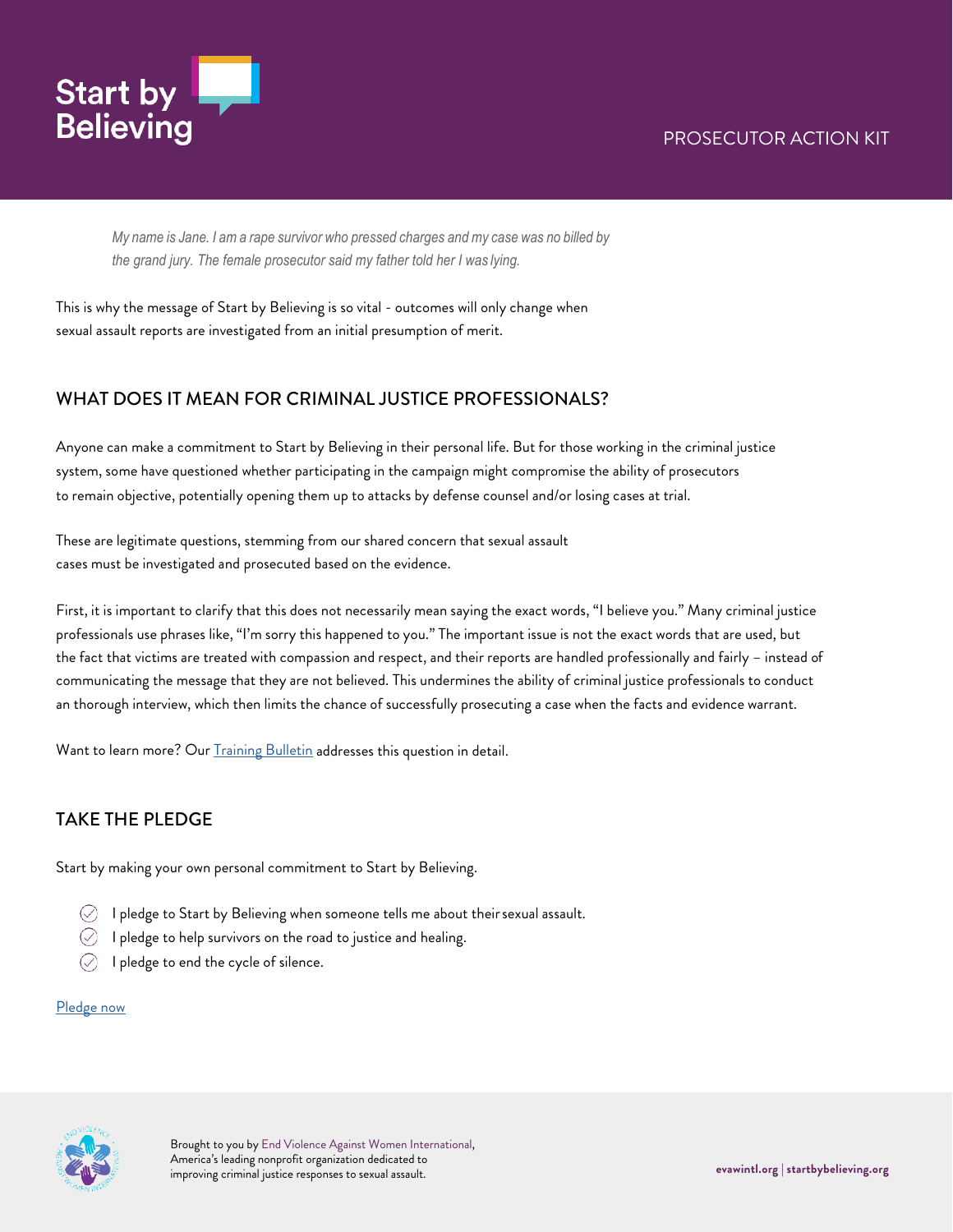



#### SPREAD THE WORD

Then share the message with others. We have all the tools you need. Check out our [personal action kit](https://www.startbybelieving.org/wp-content/uploads/2020/08/Personal-Action-Kit.pdf) and [community action kit](https://www.startbybelieving.org/wp-content/uploads/2020/08/Community-Action-Kit.pdf) to learn how to get started.

**Encourage leadership to make the pledge.** When the message comesfrom the top, it trickles down into daily actions that have a powerful impact on the community. You can encourage strong leadership in your agency and community. District Attorney Matt Ballard did just that i[n Oklahoma District](http://daballard.com/take-a-stand-against-sexual-assault-join-d-a-ballard-on-start-by-believing-day/) 12.

> Rogers County Courthouse, Oklahoma



**Kick off your campaign with a press conference:** Follow the example of Denver, Colorado, where their event was a true representation of what multidisciplinary collaboration looks like. Participants included Mayor Michael B. Hancock's office, the Denver District Attorney's Office, the Denver Department of Public Safety, the Denver Police Department, the Denver Sheriff Department, the Denver Fire Department, Denver Health Medical Center, the Sexual Assault Interagency Council, and The Blue Bench (a community-based sexual assault advocacy program). Also featured was a [young male survivor and his mother.](https://www.youtube.com/watch?v=DSgfTiWb2po)